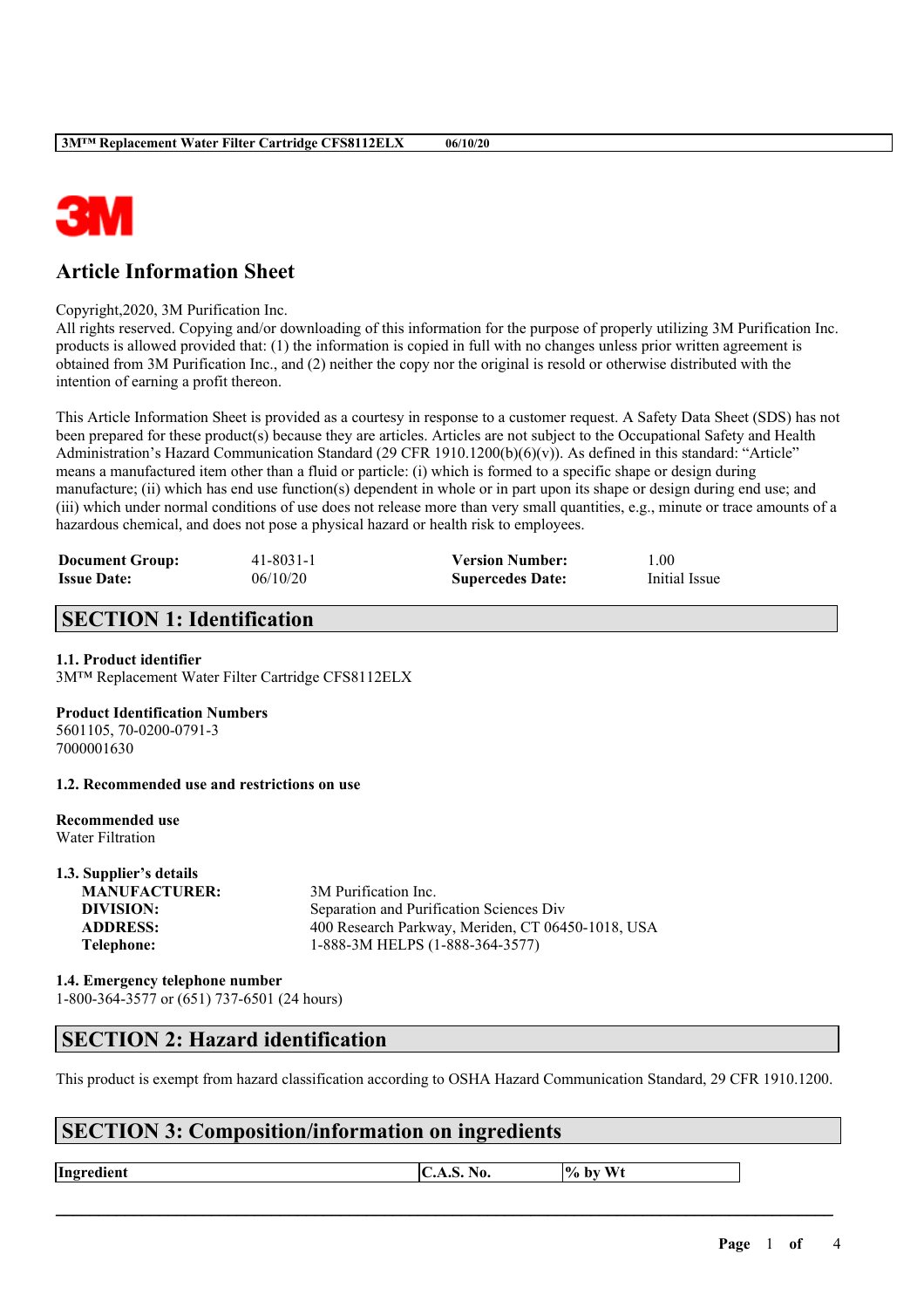#### **3M™ Replacement Water Filter Cartridge CFS8112ELX 06/10/20**

| Talc Filled Polypropylene Sump                   | Mixture       | 70<br>$60 -$   |
|--------------------------------------------------|---------------|----------------|
| Carbon Block                                     | Mixture       | - 30<br>$20 -$ |
| Glass Filled Polypropylene Parts - Cover and Cap | Mixture       | -15<br>$5 -$   |
| Polypropylene Parts - End Caps and Wrap          | Mixture       | ı –            |
| Polyethylene Protection Cap                      | Mixture       |                |
| Nitrile O-Rings                                  | Trade Secret* |                |

\*The specific chemical identity and/or exact percentage (concentration) of this composition has been withheld as a trade secret.

## **SECTION 4: First aid measures**

### **4.1. Description of first aid measures**

**Inhalation:** No need for first aid is anticipated.

**Skin Contact:** No need for first aid is anticipated.

**Eye Contact:** No need for first aid is anticipated.

**If Swallowed:** No need for first aid is anticipated.

# **SECTION 5: Fire-fighting measures**

In case of fire: Use a fire fighting agent suitable for ordinary combustible material such as water or foam.

### **SECTION 6: Accidental release measures**

### **6.1. Personal precautions, protective equipment and emergency procedures**

Not applicable.

### **6.2. Environmental precautions**

Not applicable.

### **6.3. Methods and material for containment and cleaning up**

Not applicable.

# **SECTION 7: Handling and storage**

### **7.1. Precautions for safe handling**

This product is considered to be an article which does not release or otherwise result in exposure to a hazardous chemical under normal use conditions.

### **7.2. Conditions for safe storage including any incompatibilities**

No special storage requirements.

# **SECTION 8: Exposure controls/personal protection**

This product is considered to be an article which does not release or otherwise result in exposure to a hazardous chemical

 $\mathcal{L}_\mathcal{L} = \mathcal{L}_\mathcal{L} = \mathcal{L}_\mathcal{L} = \mathcal{L}_\mathcal{L} = \mathcal{L}_\mathcal{L} = \mathcal{L}_\mathcal{L} = \mathcal{L}_\mathcal{L} = \mathcal{L}_\mathcal{L} = \mathcal{L}_\mathcal{L} = \mathcal{L}_\mathcal{L} = \mathcal{L}_\mathcal{L} = \mathcal{L}_\mathcal{L} = \mathcal{L}_\mathcal{L} = \mathcal{L}_\mathcal{L} = \mathcal{L}_\mathcal{L} = \mathcal{L}_\mathcal{L} = \mathcal{L}_\mathcal{L}$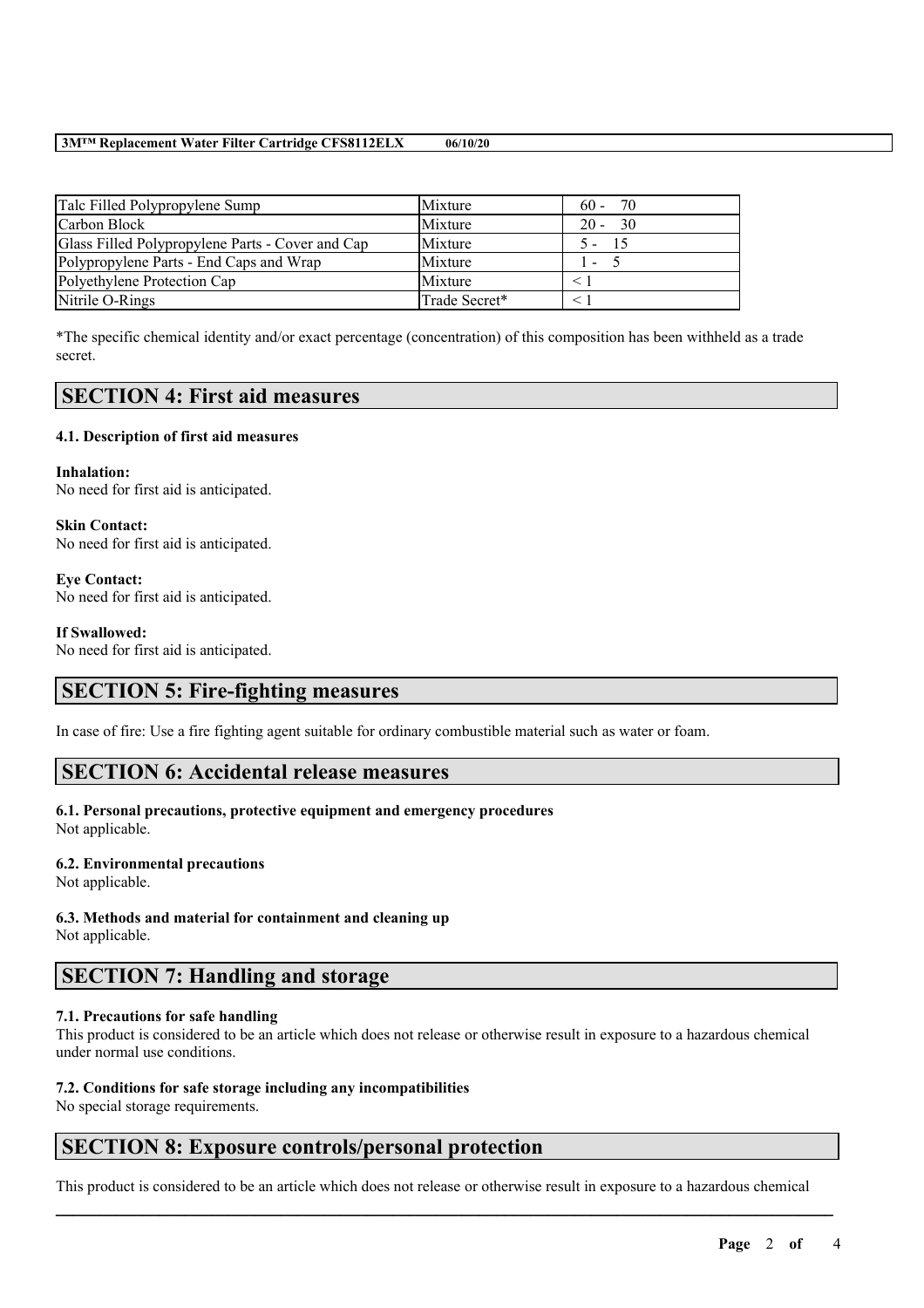#### **3M™ Replacement Water Filter Cartridge CFS8112ELX 06/10/20**

under normal use conditions. No engineering controls or personal protective equipment (PPE) are necessary.

# **SECTION 9: Physical and chemical properties**

### **9.1. Information on basic physical and chemical properties**

| Solid             |
|-------------------|
| White             |
| Not Determined    |
| Not Applicable    |
| Not Applicable    |
| Not Applicable    |
| Not Applicable    |
| Not Applicable    |
| Not Applicable    |
| Not Available     |
| Not Applicable    |
| Not Applicable    |
| Not Applicable    |
| Not Applicable    |
| Not Applicable    |
| No Data Available |
| Not Applicable    |
| Not Applicable    |
| Not Applicable    |
| Not Applicable    |
| Not Applicable    |
| Not Applicable    |
|                   |

# **SECTION 10: Stability and reactivity**

This material is considered to be non reactive under normal use conditions.

# **SECTION 11: Toxicological information**

## **Inhalation:**

No health effects are expected

**Skin Contact:** No health effects are expected

**Eye Contact:** No health effects are expected

**Ingestion:** No health effects are expected

### **Additional Information:**

This product, when used under reasonable conditions and in accordance with the directions for use, should not present a health hazard. However, use or processing of the product in a manner not in accordance with the product's directions for use may affect the performance of the product and may present potential health and safety hazards.

 $\mathcal{L}_\mathcal{L} = \mathcal{L}_\mathcal{L} = \mathcal{L}_\mathcal{L} = \mathcal{L}_\mathcal{L} = \mathcal{L}_\mathcal{L} = \mathcal{L}_\mathcal{L} = \mathcal{L}_\mathcal{L} = \mathcal{L}_\mathcal{L} = \mathcal{L}_\mathcal{L} = \mathcal{L}_\mathcal{L} = \mathcal{L}_\mathcal{L} = \mathcal{L}_\mathcal{L} = \mathcal{L}_\mathcal{L} = \mathcal{L}_\mathcal{L} = \mathcal{L}_\mathcal{L} = \mathcal{L}_\mathcal{L} = \mathcal{L}_\mathcal{L}$